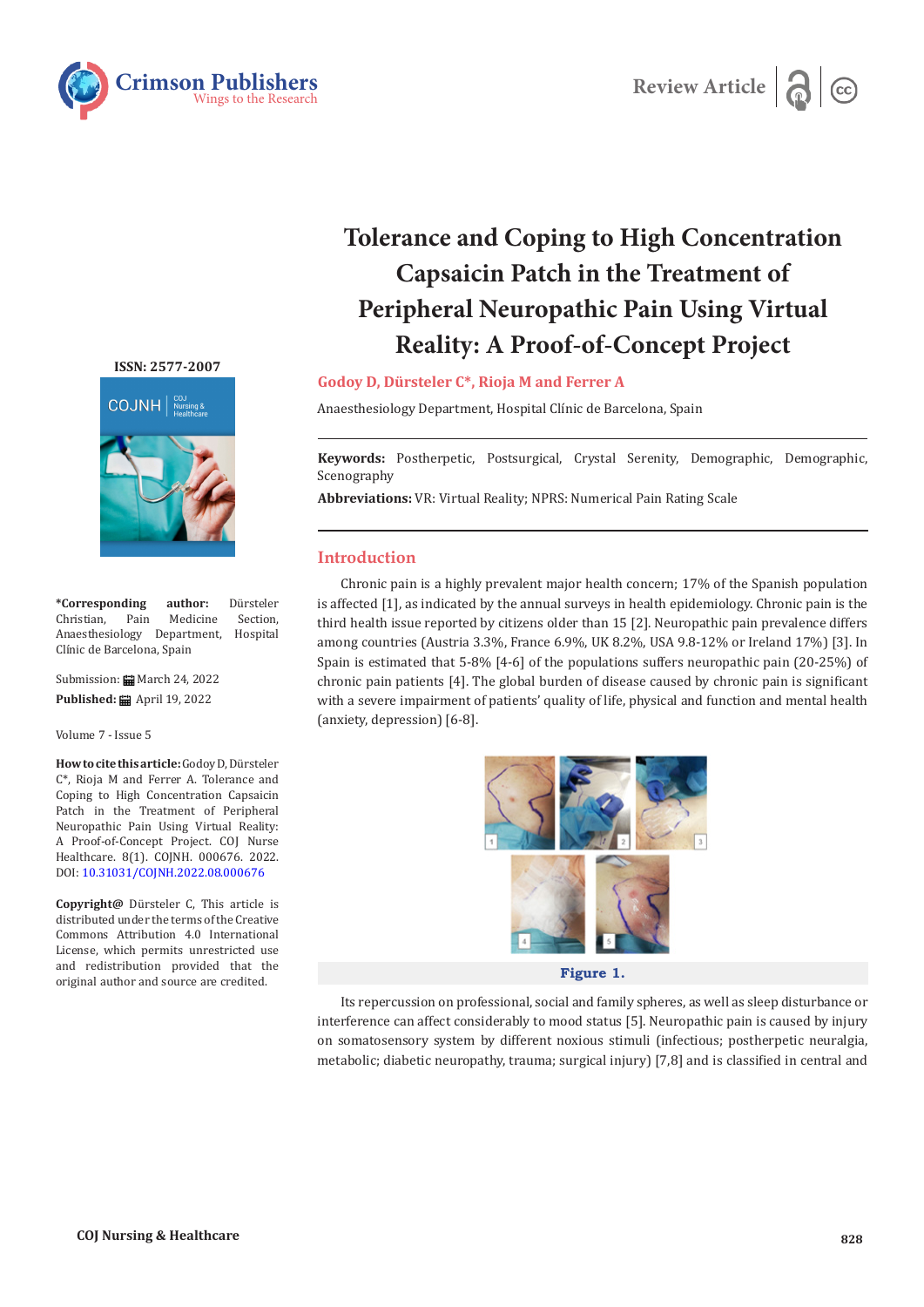peripheral neuropathic pain. Clinical presentation of neuropathic pain includes positive (burning pain, paraesthesia, dysesthesia, allodynia, hyperalgesia) and negative (hypoesthesia, paresis) symptoms [5]. Pharmacological management of neuropathic pain proposed involves the combination of antidepressants and anticonvulsants (first line treatment), weak opioids and capsaicin (second line treatment) and strong opioids (third line treatment) [9]. Capsaicin is a chilly pepper derived agonist of the TRVP1 receptor of nociceptive sensory neurons. This receptor senses heat stimuli, low pH and capsaicin, inducing pain by depolarization of nociceptive neurons (burning, itching pain) [6,8,10]. The vigorous ligation of capsaicin to TRPV1 receptor causes a persistent opening of this cationic receptor (Figure 1), causing apoptosis and death of sensory neurons by massive entrance of cations inside the membrane. This overstimulation of receptors causes (paradoxically) a defunctionalisation with a final neurophysiologic correlate consisting in a lower spontaneous nerve activity and a loss of sensory stimulation [3].



## **Figure 2.**

Topical administration of highly concentrated capsaicin (8%) is an accepted and useful treatment of neuropathic pain, but it causes pain, burning sensation, topical reaction and discomfort in near all patients. Burning, itching pain and erythema is common cause of intolerance and interruption of these valuable treatment. Thus, prophylactic analgesic treatment is usually used (topical, oral, intravenous treatment) to ensure feasibility of therapy. Virtual Reality (VR) propose an environment scenography using 360º video imaginary. This environment leads to an immersive experience thanks to a hardware (VR glasses; Pico G2 4K, VR Pharma, Spain) (Figure 2). The first reports (Hoffman et al.) [11] demonstrated that VR confers analgesic properties based in cognitive distraction in patients with severe skin burns [11,12]. It demonstrated to be useful to reduce pain levels in odontology procedures that usually need analgesic treatment [11,13]. Distraction based analgesia is a non-pharmacological technique [12] that alters acute pain perception, reducing activity on specific pain processing related brain areas, especially in young people [11]. A growing body of evidence suggest a potential use in chronic pain conditions [13]. Recent experimentally works demonstrated that VR has been

useful neutralizing pain perception after electrical, thermal and pressure stimuli [11]. Specifically, Hughes et al. [13], concluded that VR decreases pain perception induced by continuous capsaicin treatment and secondary hyperalgesia. VR proposes a holistic care approach of pain patients [14], potentially improving comfort and decreasing pain sensation during topical administration of highly concentrated capsaicin patch. This approach could add analgesic sparing effect (Figure 3).



**Figure 3.**

# **Objectives**

To evaluate the degree of comfort and tolerability of capsaicin patch treatment with simultaneous use of VR, in patients affected of peripheral neuropathic pain.

ii. To quantify the pain level along the treatment duration, using a Numerical Pain Rating Scale (NPRS) during the procedure.

iii. To estimate the need of rescue analgesia demanded by patients during patch application.

#### **Material and Methods**



# **Figure 4.**

Our study was approved by the Institution Ethical Board (CEIm Hospital cLínic de Barcelona# HCB/2021/008). Prospective experimental descriptive study. Non probabilistic accidental or consecutive sampling for all patients admitted to Hospital Clínic Pain Unit to treat with 8% topical capsaicin patch from November 2021 to June 2022, willing to voluntarily participate in the study and fulfilled inclusion criteria. Outcome were collected through an electronic survey (Lime Survey) protected by double encryption, only accessible to investigators. Statistical analysis was performed using Microsoft Excel 365 and SPPS 19.0. Descriptive statistics was used to analyse quantitative variables. Data are expressed